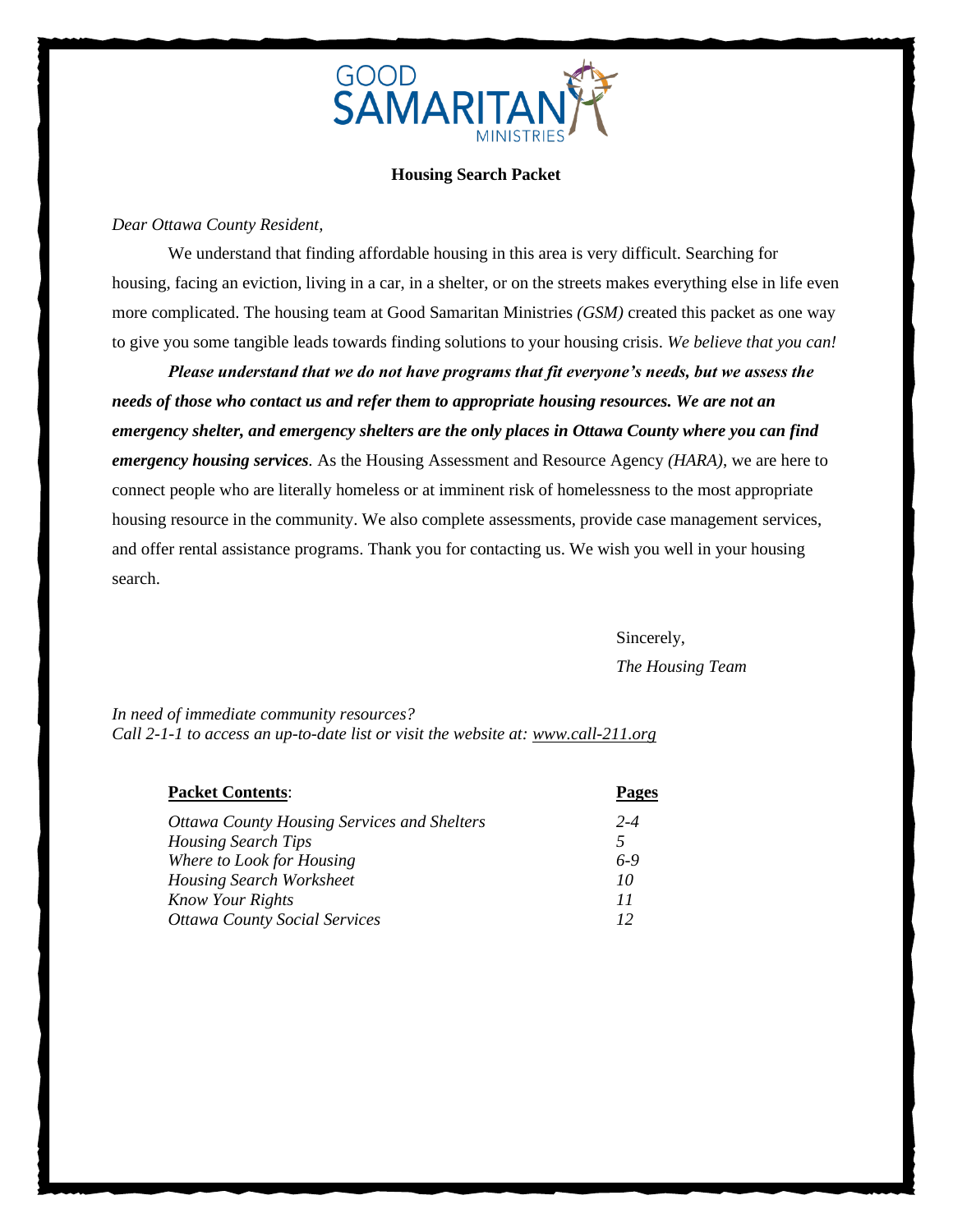*Housing Services*



### *Good Samaritan Ministries Programs (GSM)*

### **Housing Choice Voucher Program** *(HCV)* – *formerly known as Section 8*

**Good Samaritan Ministries** *does not run the HCV program. We complete the assessment to place qualified individuals and families onto HCV waitlist.* 

The HCV program provides long-term financial rental assistance to qualified participants. If you receive a voucher, you pay 30% of your income towards rent and

the rest is subsidized. *To be eligible for the HCV waiting list you must be:*

### *• Ottawa County Resident*

*• Meet the federal definition of homelessness* 

*(living on the streets, in shelter, or in place not meant for human habitation).*

*\*Waitlist times are typically a year or longer.*

## **Short-term Housing Assistance and Resource Programs**

**These programs are only available for Ottawa County residents and for those who are not currently receiving another rental subsidy. All rental units must pass an inspection and fit fair market rent guidelines.** 

## **Rapid Re-Housing**

A program where homeless individuals and families may receive security deposit, short term rental assistance, and case management services to help them towards the goal of housing stability.

#### **Eviction Prevention**

A rental-assistance and case management service to help individuals and families who have received a court summons, and who are at-risk of homelessness due to eviction. *Rental arrearages cannot exceed 3 months,* 

*and landlord must be willing to participate in program.*

#### *Emergency Shelters*

*Shelters are the only emergency housing services in this area. They may be full, but should suggest an alternative if so.*

### **Gateway Mission** *(formerly Holland Rescue Mission)*

Provides immediate shelter. Call to set an appointment. *Some requirements such as sobriety and medical restrictions may apply.* The shelter may provide other programs.

## • **Gateway Mission Men's Center** (*for single males age,18 and older)*

*Address: 166 South River Avenue Holland MI 49423 Phone: 616-928-3413 / 616-396-2200*

#### • **Gateway Mission Women & Children's Center**

*(for women, single mothers, and married couples with children) Address*: *356 Fairbanks Avenue Holland MI 49423 Phone: 616-928-3469 /616-396-2200*

> Good Samaritan Ministries | 513 East 8th Street, Suite 25 Holland, MI 49423 616.392.7159 | www.GoodSamMinistries.com

> > 2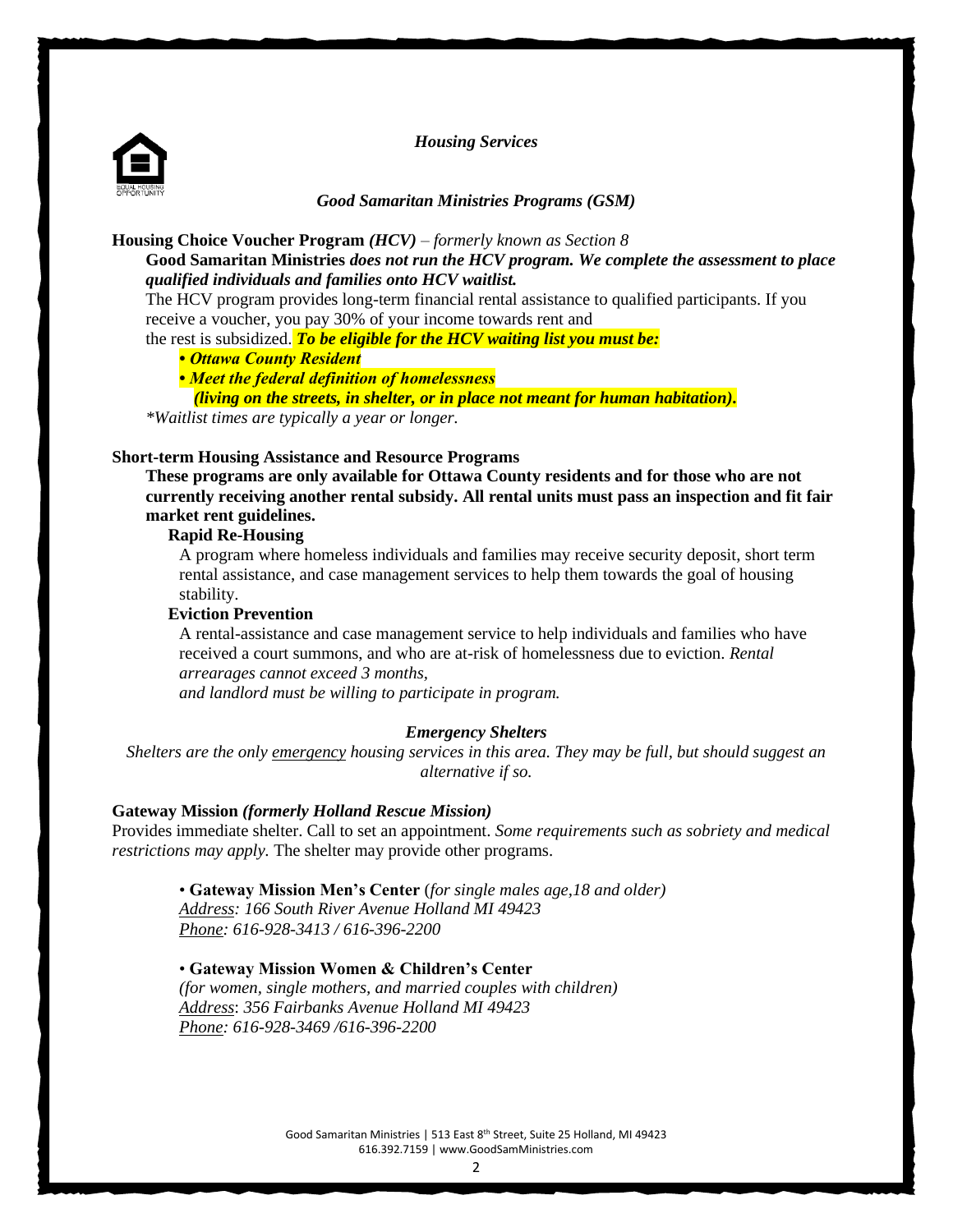## **Emergency Shelters** *(continued)*

## **Resilience: Advocates for Ending Violence (formerly known as Center for Women in Transition)**

Manages a high-security emergency shelter for victims of abuse and domestic violence who are facing an imminent threat.

 *Address: 411 Butternut Drive Holland MI 49424 Phone: (616) 392-2829 or (616) 392-1970*

### **Salvation Army Grand Haven Emergency Housing**

This shelter is intended for low-income families that have children attending school in the Tri-Cities area (Grand Haven/Spring Lake/ Ferrysburg). Shelter is for a maximum of 90 days.

#### *Transitional Housing*

*These are structured supportive housing programs that are generally 6-18 months in length. Unlike shelters, residents are usually expected to pay a fee for their housing.*

### **The Gateway Program -** Holland

Year-long program run by the Gateway Mission consisting of spiritual development, work requirements and case management. 616-928-3550

## **My House Ministry -** Holland

Private transitional housing for single women and single mothers with young children. Charges a weekly residency fee. 616-953-0772 or [info@myhouseministry.org](mailto:info@myhouseministry.org) Website: www.myhouseministry.org

#### **Building Men for Life – Holland**

Transitional housing for men that are overcoming addiction and looking for a safe and sober place to stay while they are in recovery. 616-393-2188

### **People Center – Grand Haven**

**By Referral Only** - program is for residents, employees, and students of the Tri-Cities area (Grand Haven/Spring Lake/Ferrysburg). Must be working a minimum of 35 hours a week; the program is intended to help households become financially stable. 616 844-6710

## Love In Action – Grand Haven

All potential residents must be homeless or be at immediate risk of homelessness and be a resident of the Tri-Cities Community. They also must be able to sustain full-time employment and be ready to make life changes in pursuit of becoming self-sustaining. 616-846-2701

- **Hope House** (Women/Children's Program) will accept mothers with female children of any age, and male children up to age 8.
- **Harbor Hall** (Men's Program) does not permit children to reside with their father while in residence.
- **Providence Place** (Includes disability accessible units) has eight affordable units, call to check for availability.

#### **Family Life Center** - Allendale

Faith-based shared housing and independent living skills education. Must be a single pregnant adult without any other children. Housing is provided in a group setting. 616-895-8336 or [office@familylifecenterhome.org](mailto:office@familylifecenterhome.org)

#### *Rent and Utility Assistance*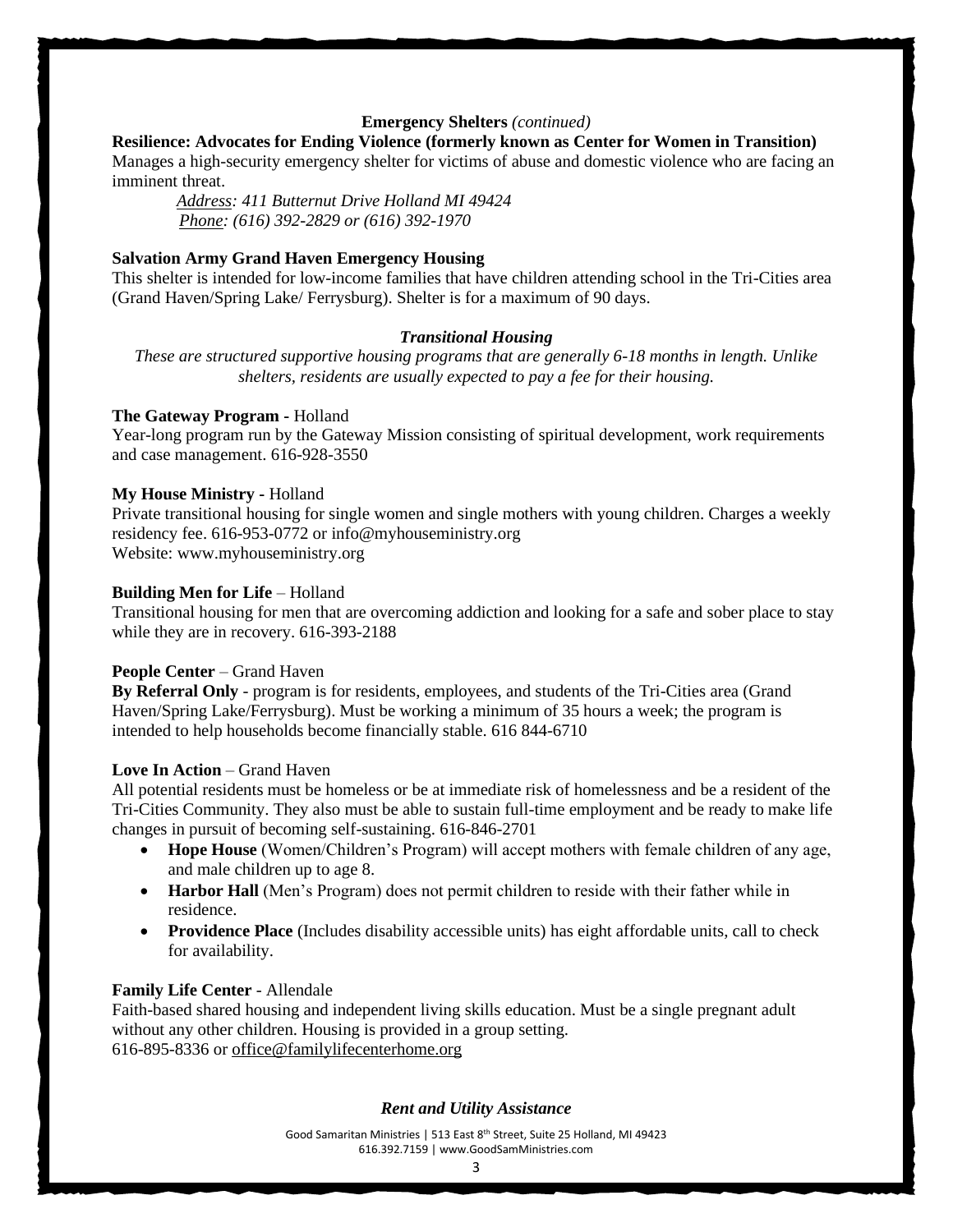## **Rent and Utilities**

- Department of Health and Human Services: 616-394-7200
- Salvation Army: 616-392-4461 (Holland) or 616-842-3380 (Grand Haven)
- Good Samaritan Ministries: 616-392-7159

#### **Utilities Only**

- Community Action Agency: 616-393-4433
- Goodwill Moneyworks Program: 231-722-7871 ext. 351
- True North: 231-355-5880

#### *Other*

#### **Department of Health and Human Services** *(DHHS)*

Apply for DHHS general services, food stamps, childcare, and health insurance. State Emergency Relief Fund (SER) is a specific program that may be used for assistance with deposit costs, etc. 616.394.7200 or www.michigan.gov/mibridges

#### **Community Mental Health** *(CMH)*

Call for eligibility requirements for mental health services. Housing services are available only to persons enrolled in other CMH services.616-393-5681 or [cmhcustomerservices@miottawa.org](mailto:cmhcustomerservices@miottawa.org)

#### **Bethany's Safe Families for Children Program**

This is a volunteer ministry that connects overwhelmed families who are facing a crisis with volunteers who can care for their children for short periods of time. This is not foster care, and parents remain involved with children. 800-238-4269

*Looking for housing services outside of Ottawa County? Call Good Samaritan Ministries and we can connect you with the Housing Assessment and Resource Agency for your area or find an updated list here: http://www.michigan.gov/mshda*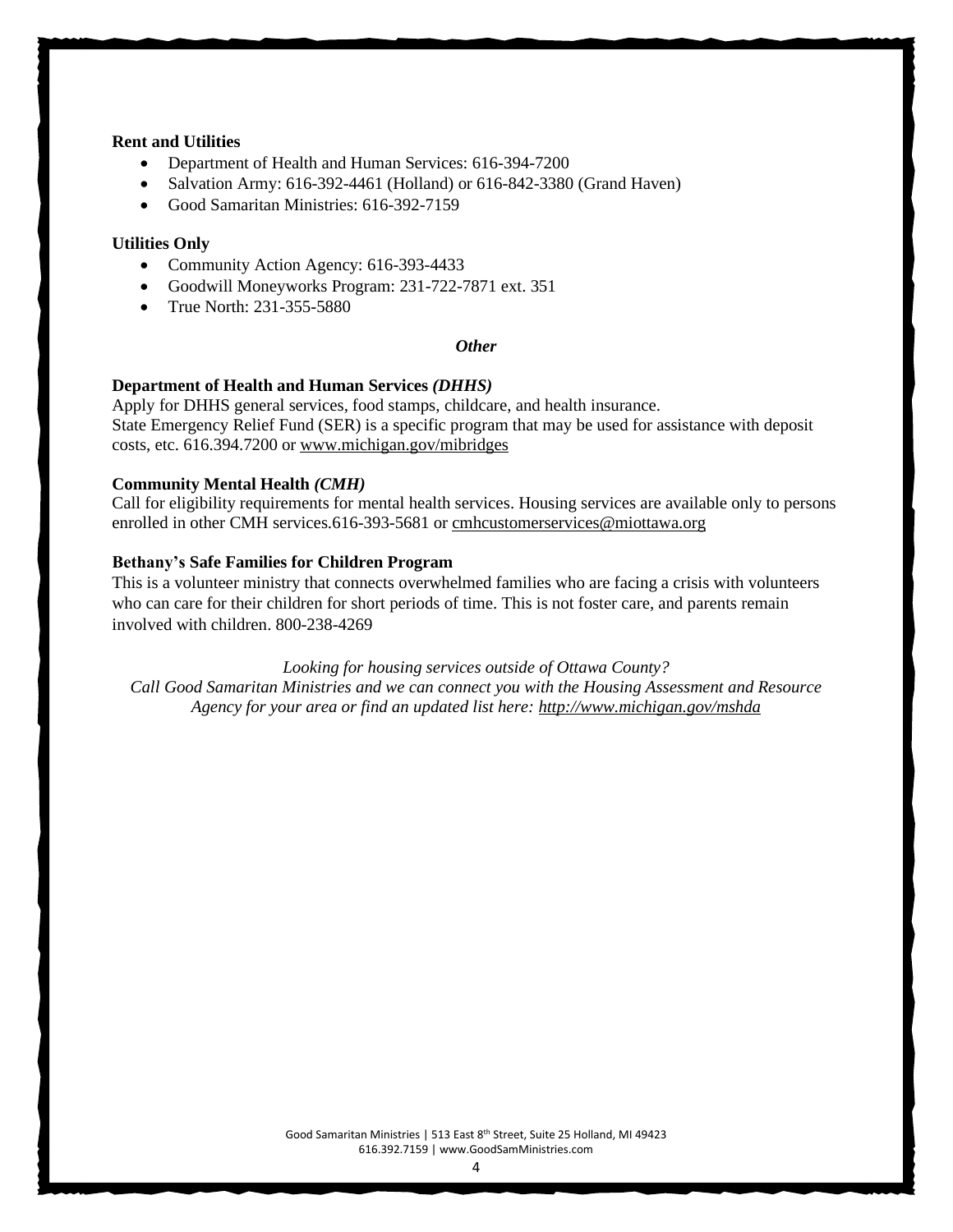## **Housing Search Tips**

## • **What can you afford?**

- o Generally, you do not want to be spending more than 40% of your income on rent.
	- To afford a unit that rents for \$800 a month, you would need to have \$2000 in monthly income.
- o Here's how to calculate your affordable rent target:
	- Total Monthly Income  $x \cdot 0.4$  = Affordable Rent Target
- **Where do you need to live?**
	- o Consider the places you frequently go. Will you need access to a bus stop? How far away is work, childcare, the grocery store, and school? You may have to make trade-offs but it's helpful to think about these things ahead of time.
- **Activate your personal network!**
	- o It doesn't hurt to tell **everyone** that you are looking for housing. You may be surprised by connections that other people have!
- **Staying safe while searching for housing online.**
	- $\circ$  Use the internet with caution. It's a great way to find available housing, but some listings may be scams.
	- o Beware of listings that do not provide contact information.
	- o Never give out personal information or exchange money before you've seen the inside of a unit and meet the landlord.
	- o Never give financial information over the internet. Always be sure to meet potential landlords in person.

## **Questions for Landlords**

- How much is the rent?
- When and how often is rent due?
- How much is the security deposit?
- Do you have any move-in specials?
- What is required to move into the unit?
- Are utilities included in the rent?
- If utilities are not included, how much do they run each month (winter and summer)?
- What lawn care activities are the tenant's responsibility (snow shoveling, mowing, etc.)?
- What is the smoking policy?
- What is the pet policy?
- Is the unit on the first floor or second?

What other things would you want to ask?

- Is there access to laundry facilities (washer/dryer)?
- How is trash removal handled?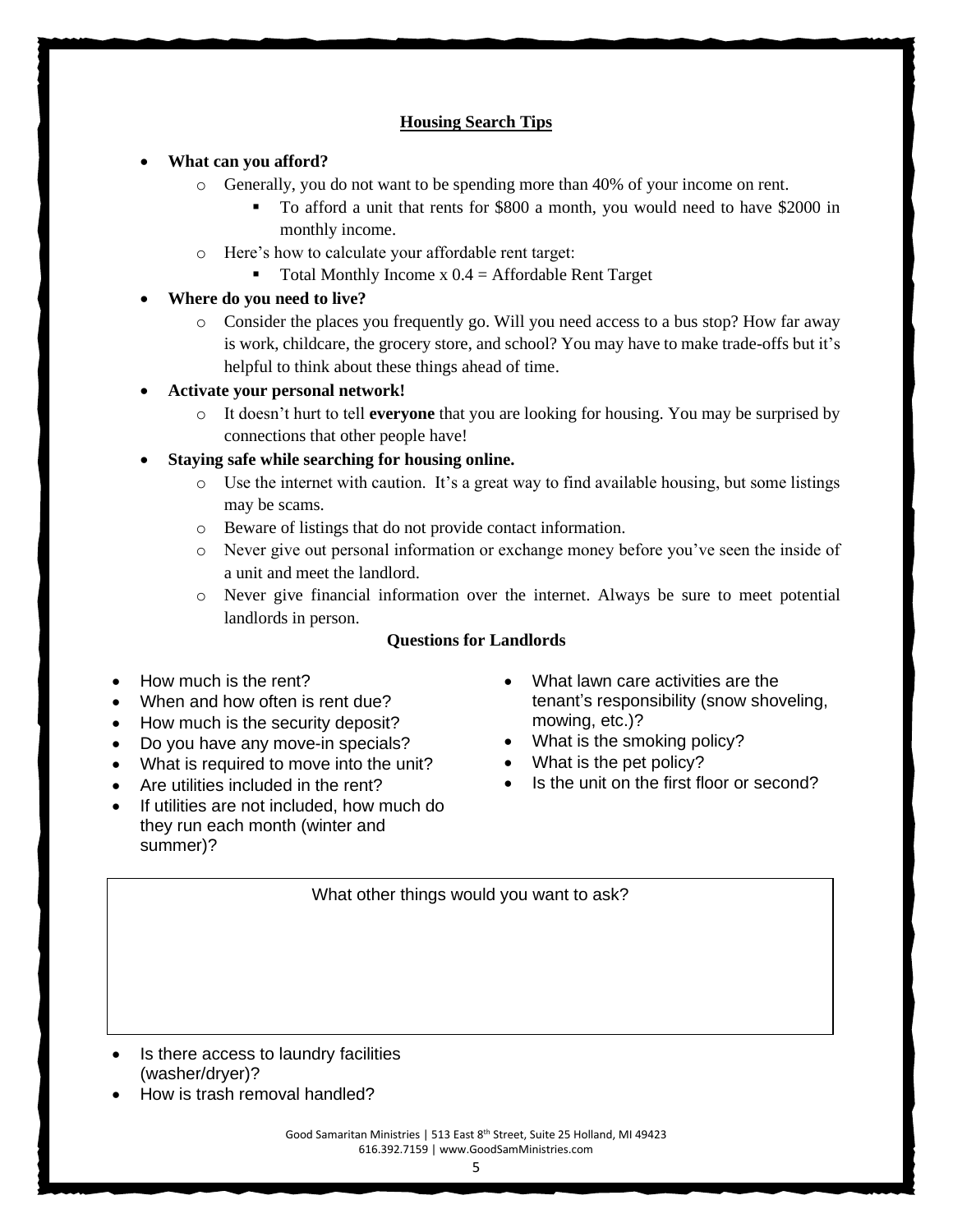# **Where to Look for Housing**

## **The Internet**

On the internet you may find private landlords that have more flexible requirements for approval. Some good places to look for housing online are listed below.

- Holland.craigslist.com
- Zillow.com
- Rent.com
- Facebook Marketplace
- Apartments.com
- [www.affordablehousing.com](http://www.affordablehousing.com/) (formerly GoSection8.com)
- Michiganhousinglocator.com

## **Property Management Companies**

May have strict requirements for approval. These companies are not apartment complexes. They manage houses and complexes that may have rentals available. Some property management companies in Holland and Zeeland are listed below.

## **Lakeshore Property Management Key Stone Properties, Inc**

419 E. 8<sup>th</sup> St Suite 30 491 Chicago Dr. Holland, MI 49423 Holland, MI 49423 (616) 392-8883 (616) 396-3518

Zeeland, MI 49464 Holland, MI 49424 (616) 741-9600 (616) 796-1203

Holland, MI 49424 Holland, MI 49424 (616) 392-8561 (616) 594-6915

## **BVW Property Management Sunshine Properties**

P.O. Box 2397 292 Douglas Ave Holland MI 49423 Holland MI 49424 (616594-0797 (616) 392-6915

 $12181$  Felch St (616) 612-4466 [\(616\) 257-9577](https://www.google.com/search?gs_ssp=eJwNyEEKgCAQAEC61ick6GzitlpP6Be1bBqYhRnY72uOUzfSSZULmWhiX01dX6xV46rIMA4DoFbTXxqAEWi0uJFGmNuwO5_9-dwsrnRenPIrjiUujg-OWYRAH2BjG5A&q=lighthouse+property+management+llc&rlz=1C1GCEA_enUS914US914&oq=Lighthouse+Property+Management+LLC&aqs=chrome.0.46i175i199i512j0i512j69i57j46i175i199i512j0i512j46i175i199i512j0i22i30l4.3590j0j4&sourceid=chrome&ie=UTF-8)

## **Crown Pointe Apartments Fidgeland Heights**

(1-2) bedrooms (1-2) bedrooms 1180 Matt Urban Dr 985 E. 16th Street Holland, MI 49423 Holland, MI 49423 616-499-7997 (616)392-1723 *Allegan County* 

**Cornerstone, LLC Waveland Property Management** 9 E. Main Street **42 E. Lakewood Blvd.** 

## **Winter Sun Macatawa Property Management**

1500 Ottawa Beach Rd #6 60 F. Lakewood Blvd. Suite 60

## **HoM Flats Home Home Lighthouse Property Mgt, LLC**

202 44<sup>th</sup> St. SW Holland, MI 49424 Grand Rapids, MI 49548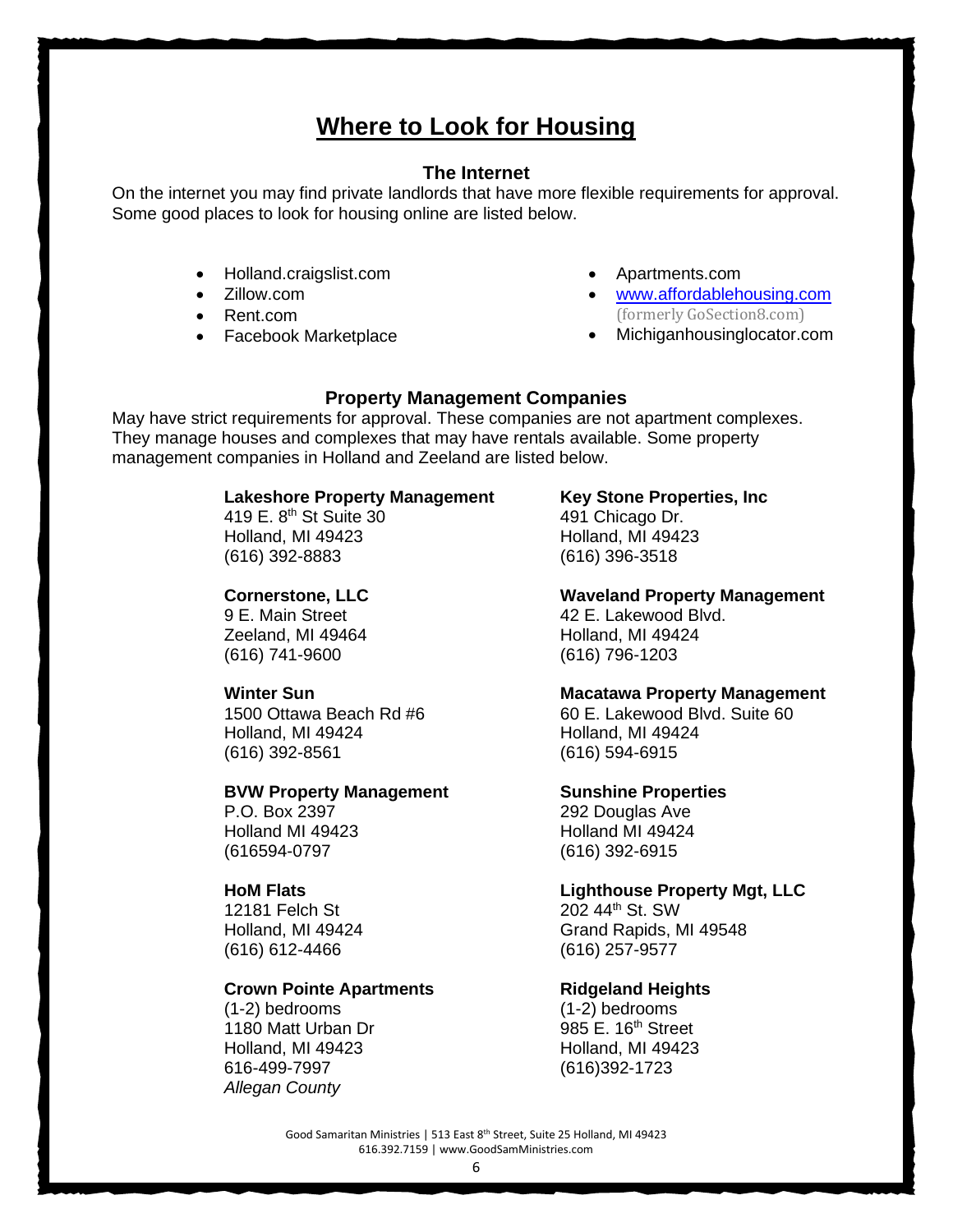Holland, MI 49423 Holland, MI 49424 (616) 334-9211 (616) 848-7160

## **PFS. Property Management PTJ Property Management**

42 James St. STE. B. 2000 S.W. Holland, MI 49424 Wyoming, MI 49519 (616) 928-4528 (616) 723-8800

724 32<sup>nd</sup> St. S.E. 729 Lincoln Ave Grand Rapids, MI 49548 Holland, MI 49423 (616) 452-7080 (616) 260-0705

## **Holland Apartments Windemuller Property Management**

505 W. 30<sup>th</sup> street 168 James St. Suite C.

**Compass Property Management West Michigan Property Management**

## **Subsidized and Reduced Rent Apartments**

## **Subsidized**

These complexes offer rental units for low-income households, and the amount you pay for rent depends on income. Waitlists can be lengthy, so apply and get on the waitlist as soon as possible. Application fees may apply.

(616) 396-2400 (616) 395-9311

Holland, MI 49423 Holland, MI 49424 (616) 392-1784 (616) 399-4661

287 West 40<sup>th</sup> St. 287 West 40<sup>th</sup> St. (616) 396-7621 (616) 846-6461

## **Meadow Lane Townhouses**

(1,2,3) bedrooms 287 Meadow Lane Dr. Holland, MI 49423 (616) 396-2555

#### **Bay Pointe Apts. HHI Management**

1 & 2 bedrooms (1,2,3) bedrooms 791 E. 16th Street 400 136th Ave BLDG 200 Ste # 207 Holland, MI 49423 **Holland, MI 49424** 

## **Greenbriar Apts. Pine Creek Apts.**

(1,2,3) bedrooms (1& 2) bedrooms 121 Waverly Rd. 14351 Pine Creek Ct.

## **Harbor Village Community Pinewood Place**

(1,2 3,) bedrooms (1& 2) bedrooms Holland, MI 49423 Grand Haven, MI 49417

7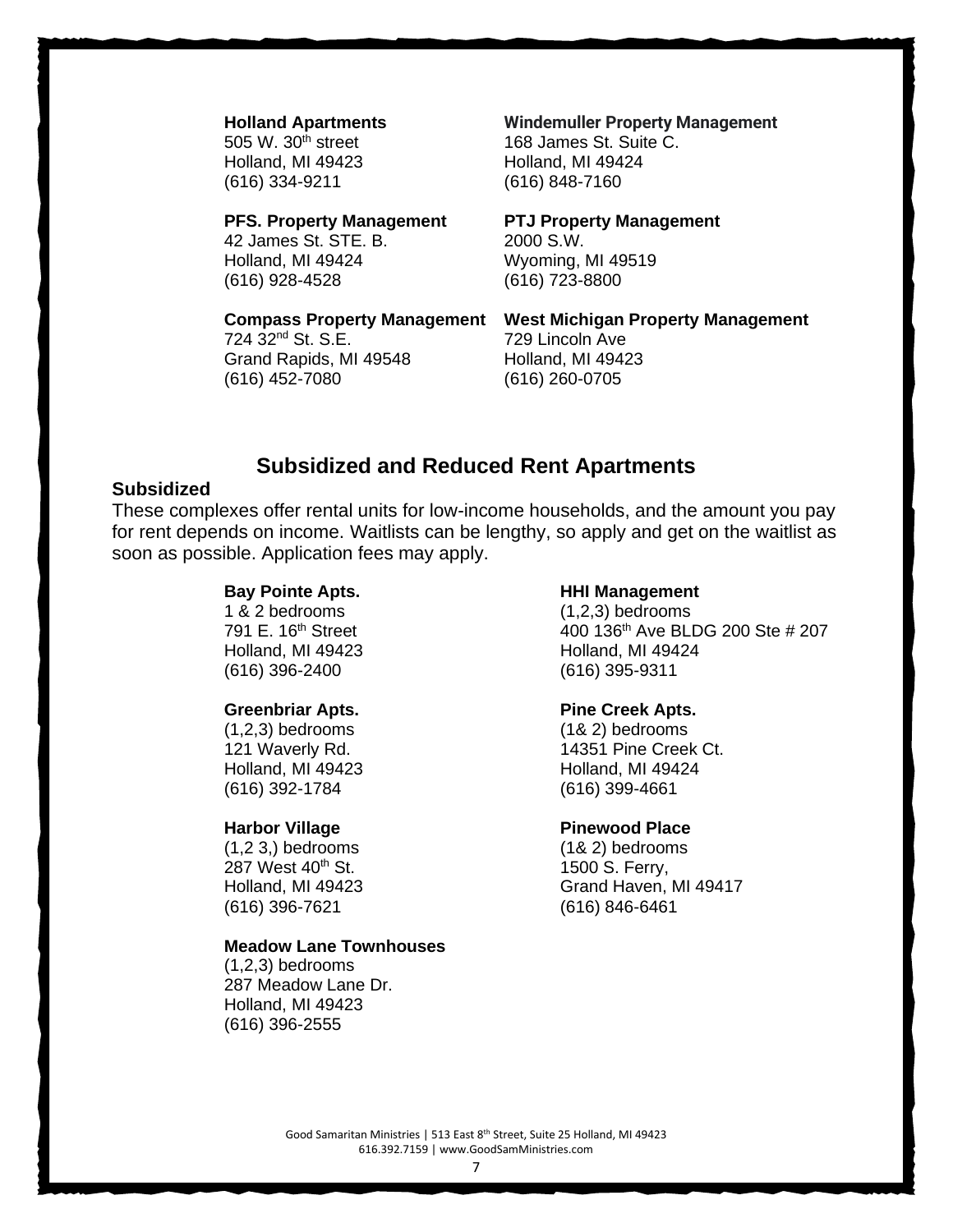## **Reduced Rent**

These complexes offer units with affordable rent that does not change based on your income. Waitlists can be lengthy. It's best to apply and get on the waitlist as soon as possible

Fillmore & 56<sup>th</sup> Ave 217 DeWitt Lane (616) 669-5279 (616) 644-2846

325 Meadow Lane 629 Randall Coopersville, MI 49404 Coopersville, MI 49404 (616) 837-0699 (616) 837-9342

### **Falcon Woods** Setter's Pointe

12049 Falcon Ln 501 Setters Run (616) 738-8724 (616) 997-9020

### **Traditions of Holland**

13828 N Traditions Holland, MI 49424 (616) 786-4400

## **Subsidized Senior Citizen Specific**

## **Country Air Apartments Eaglebrook Apartments**

Allendale, MI 49401 Spring Lake, MI 49418

**The Meadows Contract Contract Application Hancock Apts.** 

Holland, MI 49424 Coopersville, MI 49404

These complexes offer units for senior citizens and the rent depends on your income. Age requirements vary by complex. These complexes do not charge application fees.

#### **Evergreen Village**

(62 and over) 217 DeWitt Ln. Spring Lake, MI 49456 (616) 842-3820

## **Haven Huis**

(62 and over) 100 Madison Ct, Zeeland, MI 49464 (616) 772-9562

## **McIntosh Manor**

(62 and over) 777 Butternut Dr. Holland, MI 49424 (616) 399-7224

#### **Riverbend Apts**

(62 and over) 7663 Riverbend Ave. Jenison, MI 49428 (616) 457-1920

#### **River Village**

(62 and over) 162 River Rd, Coopersville MI 49404 (616) 895-4663

## **Wildwood Creek**

(62 and over) 431 Diekema Ave Holland, MI 49423 (616) 396-8185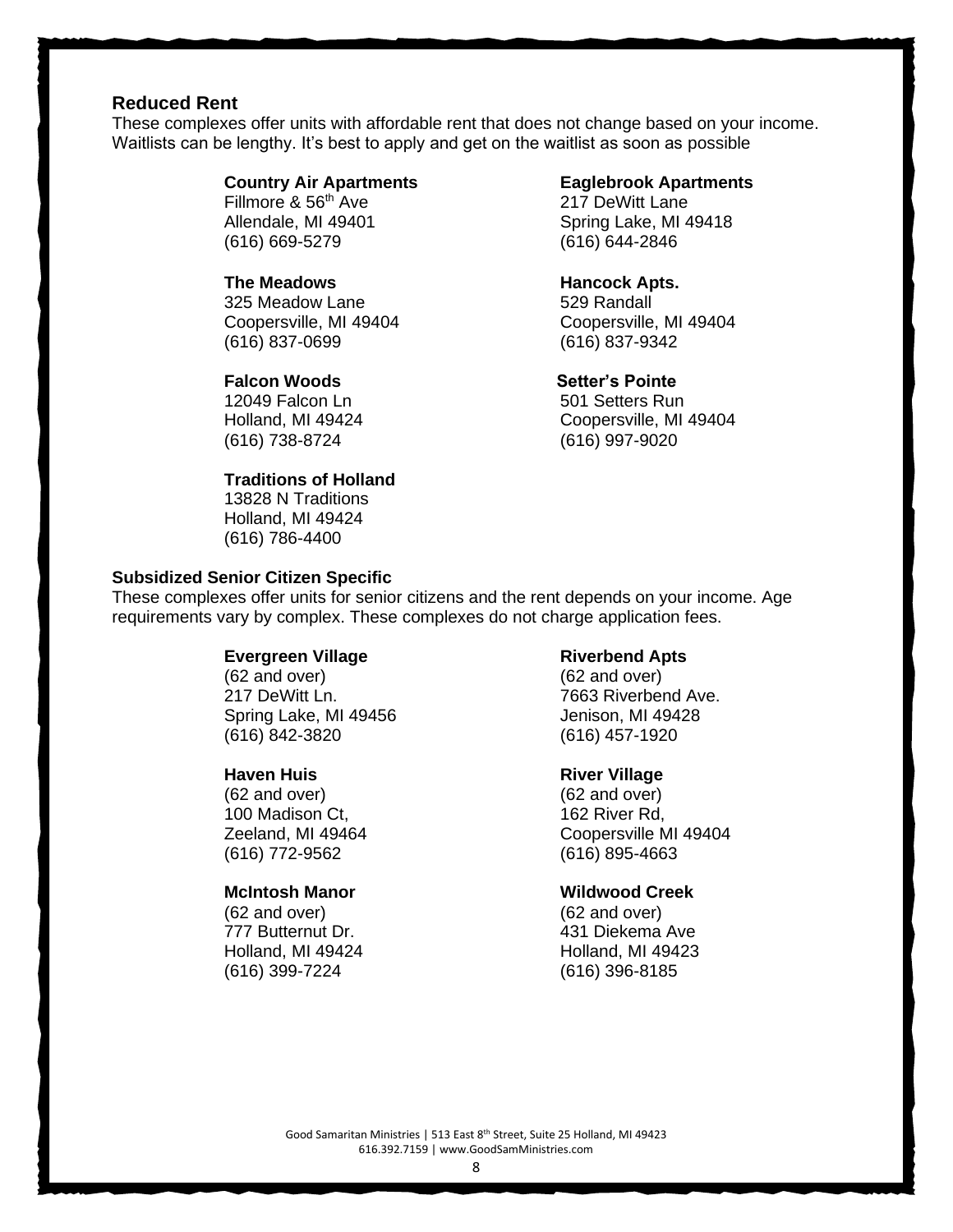## **Reduced Rent Senior Citizen Specific**

These complexes offer units for senior citizens with affordable rent. Age requirements vary by complex.

## **The Depot**

(55 and over) 301 Ottawa St Coopersville, MI 49404 (616) 997-9180

## **Village at Appledorn**

(55 and over) 630 Hasting Holland, MI 49423 (616) 392-1700

## **Stonebridge**

(55 and over) 11265 Washington Ave Allendale, MI 49401 (616) 895-4663

## **Midtown Village Dwelling Place**

(55 and over) 372 S. River Ave Holland, MI 49423 (616) 546-2600

## **Lloyd's Bayou**

(55 and over) Lloyd's Bayou Dr Spring Lake, MI 49456 (616) 298-3482

## **Wildwood Creek**

(55 and over)  $755$  E 16<sup>th</sup> Street Holland, MI 49423 (616) 392-8246

Good Samaritan Ministries | 513 East 8th Street, Suite 25 Holland, MI 49423 616.392.7159 | www.GoodSamMinistries.com

9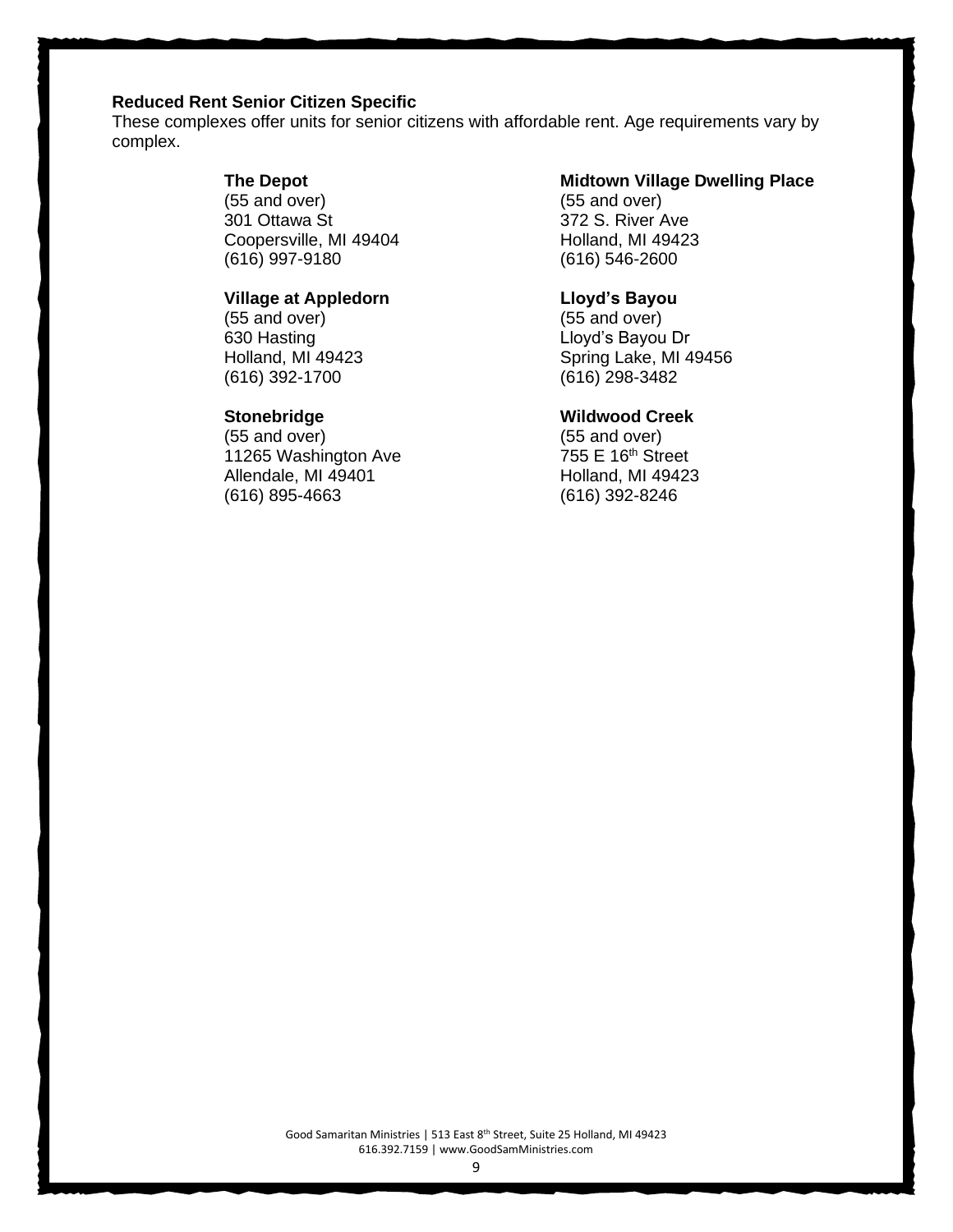# **Housing Search Worksheet**

| <b>Address of Unit</b> | Contact<br>Information | <b>Rent/Utilities</b> | Date of Contact | Comments |
|------------------------|------------------------|-----------------------|-----------------|----------|
|                        |                        |                       |                 |          |
|                        |                        |                       |                 |          |
|                        |                        |                       |                 |          |
|                        |                        |                       |                 |          |
|                        |                        |                       |                 |          |
|                        |                        |                       |                 |          |
|                        |                        |                       |                 |          |
|                        |                        |                       |                 |          |
|                        |                        |                       |                 |          |
|                        |                        |                       |                 |          |
|                        |                        |                       |                 |          |
|                        |                        |                       |                 |          |
|                        |                        |                       |                 |          |
|                        |                        |                       |                 |          |
|                        |                        |                       |                 |          |
|                        |                        |                       |                 |          |

## **Applications**

Most housing providers require a non-refundable application fee, generally ranging from \$25 - \$50. Subsidized complexes do not charge an application fee. If you have reasons, you may get denied (such as poor credit or criminal history), it may be important to ask the landlord if there are any restrictions or requirements before applying. If you do apply and get denied, look to the next page for information on your rights and the appeal process!

## **Security Deposits**

Housing providers generally require payment of the first month of rent and a security deposit before move-in. Some landlords may require first and last month's rent. Security deposit amounts are usually equal to one month of rent at that unit. If you have gotten denied from housing before, consider offering a higher deposit amount or paying more than just the first month of rent up front. Utility companies may also require security deposits before they provide gas/electric/water.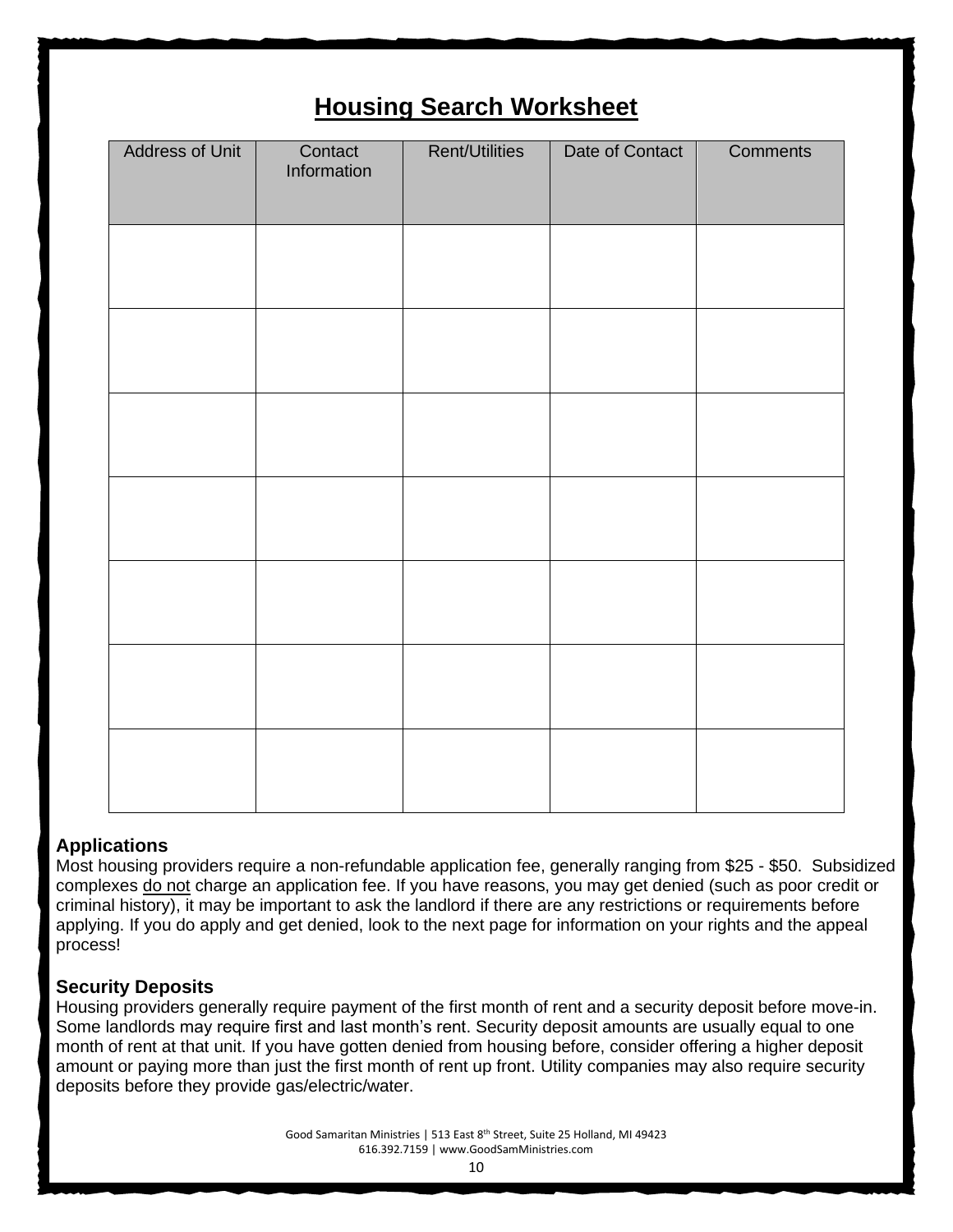# **Know Your Rights!**

*At some point during your housing search, you may encounter discrimination or exploitation. Knowing what your rights are can be helpful to avoid this, so keep the following information in mind as you look for housing.*

## **Housing Discrimination**

(The below information has been adapted from www.fhcwm.org)

The Fair Housing Act and other laws outlaw housing discrimination based on:

- Race
- Religion
- Family Status
- **Disability**
- **Marital Status**
- Sex
- Age
- **National Origin**

## **How do I know if I am being discriminated against?**

Some signs are:

- Filling out an application and not hearing back for a long time or at all.
- Only being shown properties in neighborhoods that are mainly composed of people of your race or familial status.
- Being told that the unit was just sold/rented, even though it still has a "for sale" or "available" sign.
- You are told that the neighborhood "isn't right for you", is unsafe, or that you will be unwanted there.
- Being restricted to a certain floor or area of a complex.
- Being charged extra fees or higher rent than other people there.
- The terms, conditions, or availability of a unit change between a phone call with the landlord and an in-person visit.*1.*

If you feel that you are experiencing housing discrimination, contact Fair Housing of West Michigan (616-451-2980).

## *Appeals*

Most people that apply for housing get denied at some point. In fact, it is common to get denied multiple times along to the way to finding housing. If your application for housing is denied, be sure to keep your denial paperwork and ask the landlord/property manager if they have an appeal process for applicants that get denied. Your denial paperwork may also describe the appeal process. An appeal gives you the opportunity to explain your situation to the property owners to see if they would make an exception.